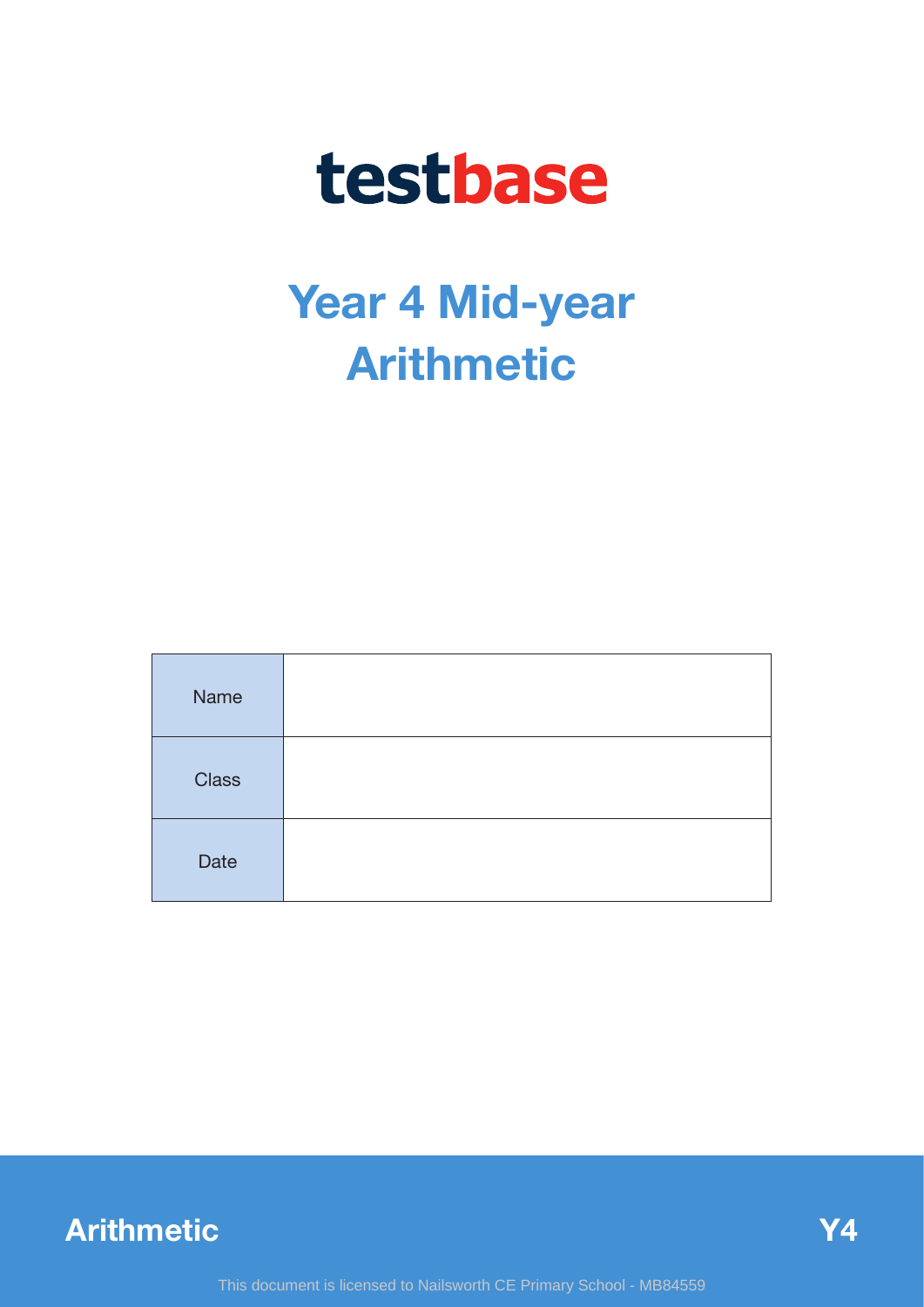## testbase





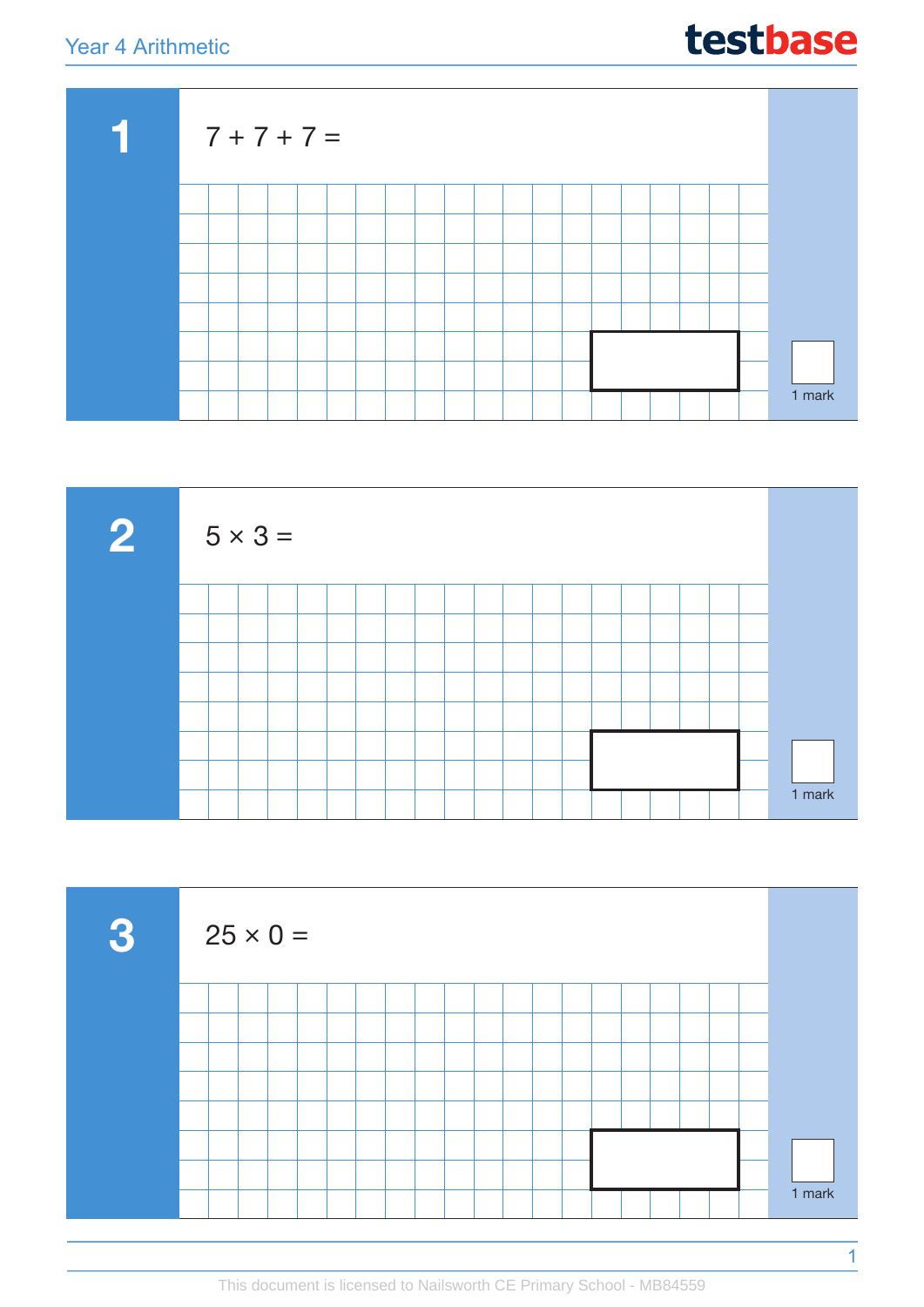



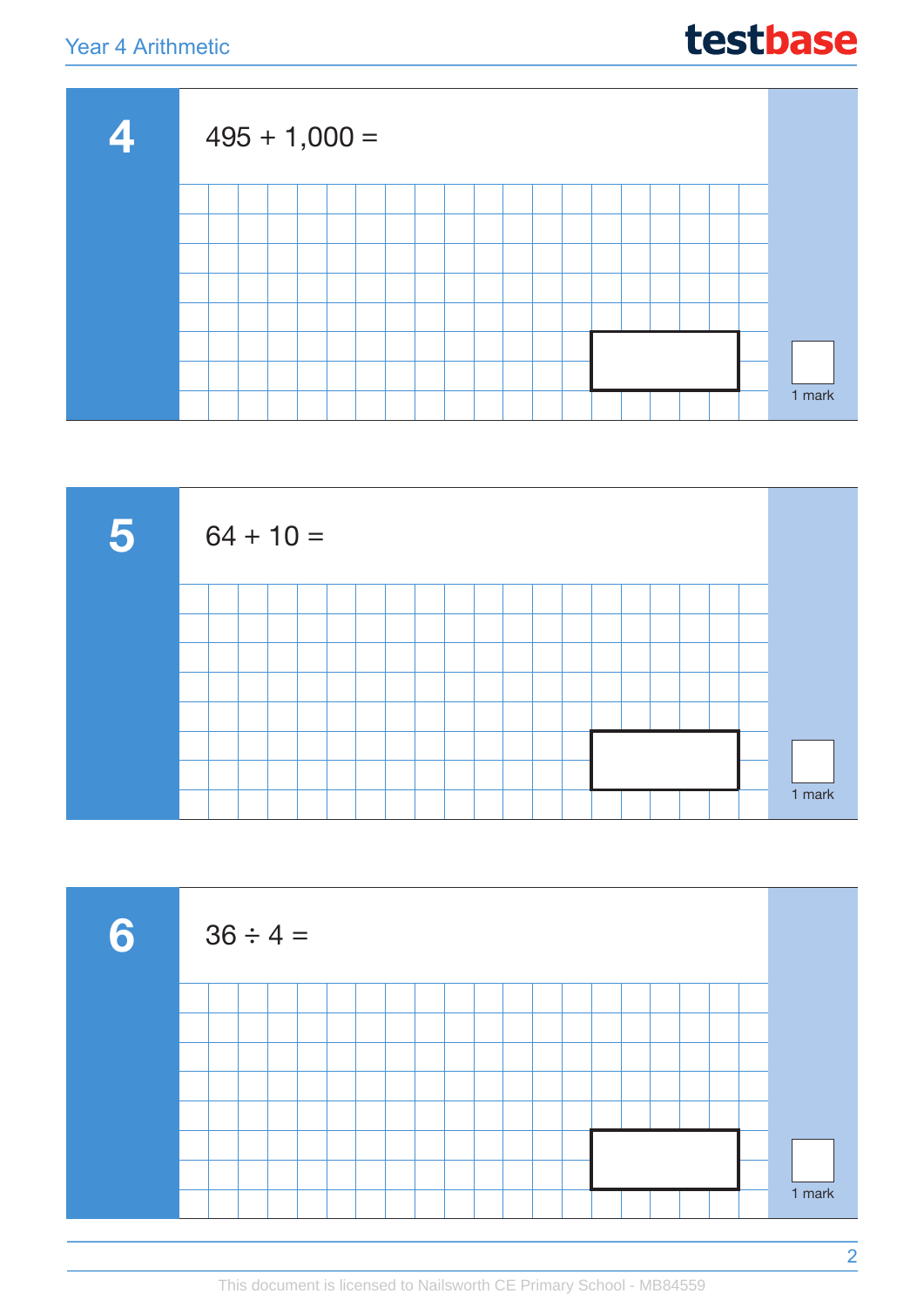





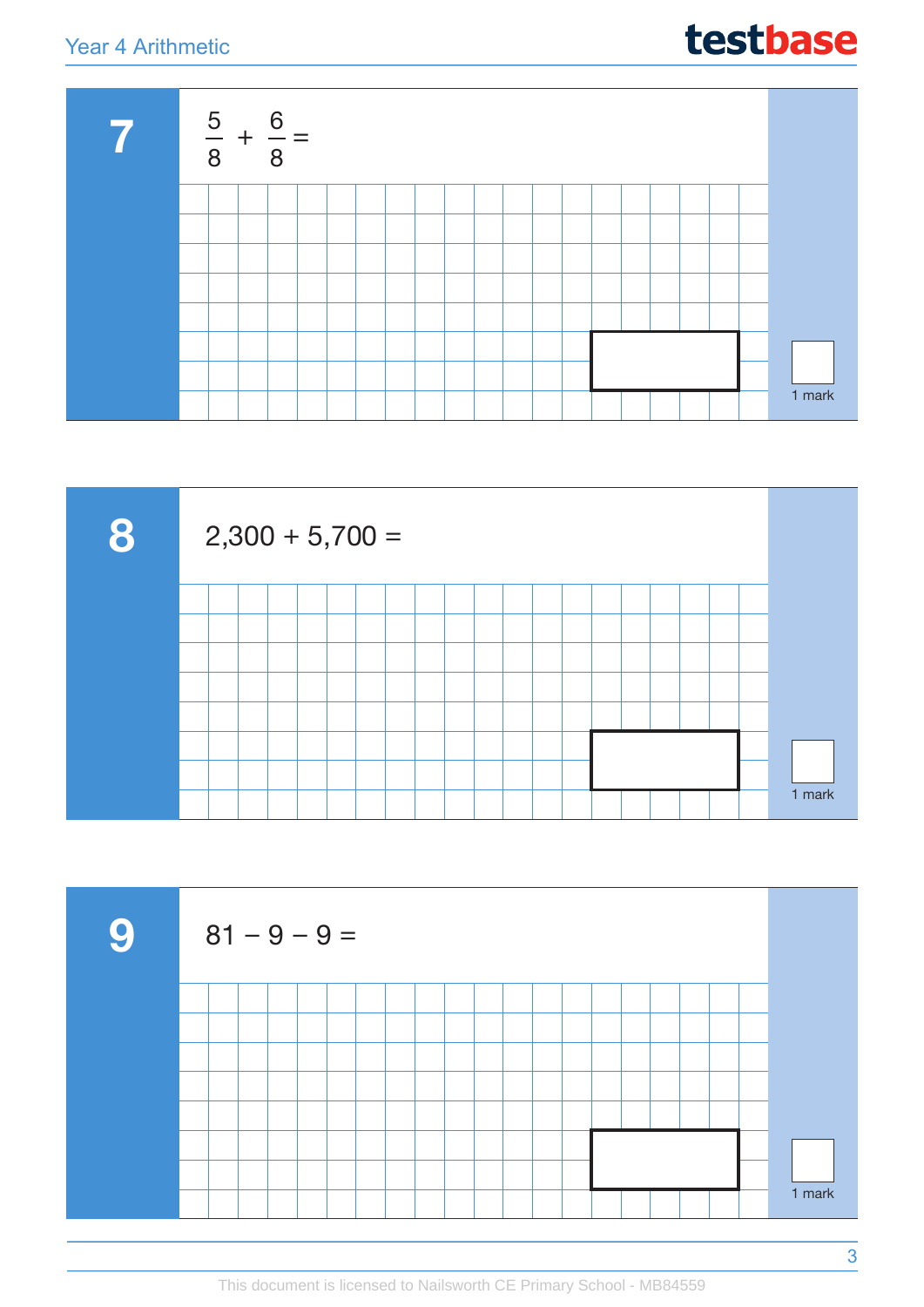#### Year 4 A

**10**

| rithmetic |  |                |  |  |  |  |  |  |  |  | testbase |  |
|-----------|--|----------------|--|--|--|--|--|--|--|--|----------|--|
|           |  | $6 \times 9 =$ |  |  |  |  |  |  |  |  |          |  |
|           |  |                |  |  |  |  |  |  |  |  |          |  |
|           |  |                |  |  |  |  |  |  |  |  |          |  |
|           |  |                |  |  |  |  |  |  |  |  |          |  |
|           |  |                |  |  |  |  |  |  |  |  |          |  |





1 mark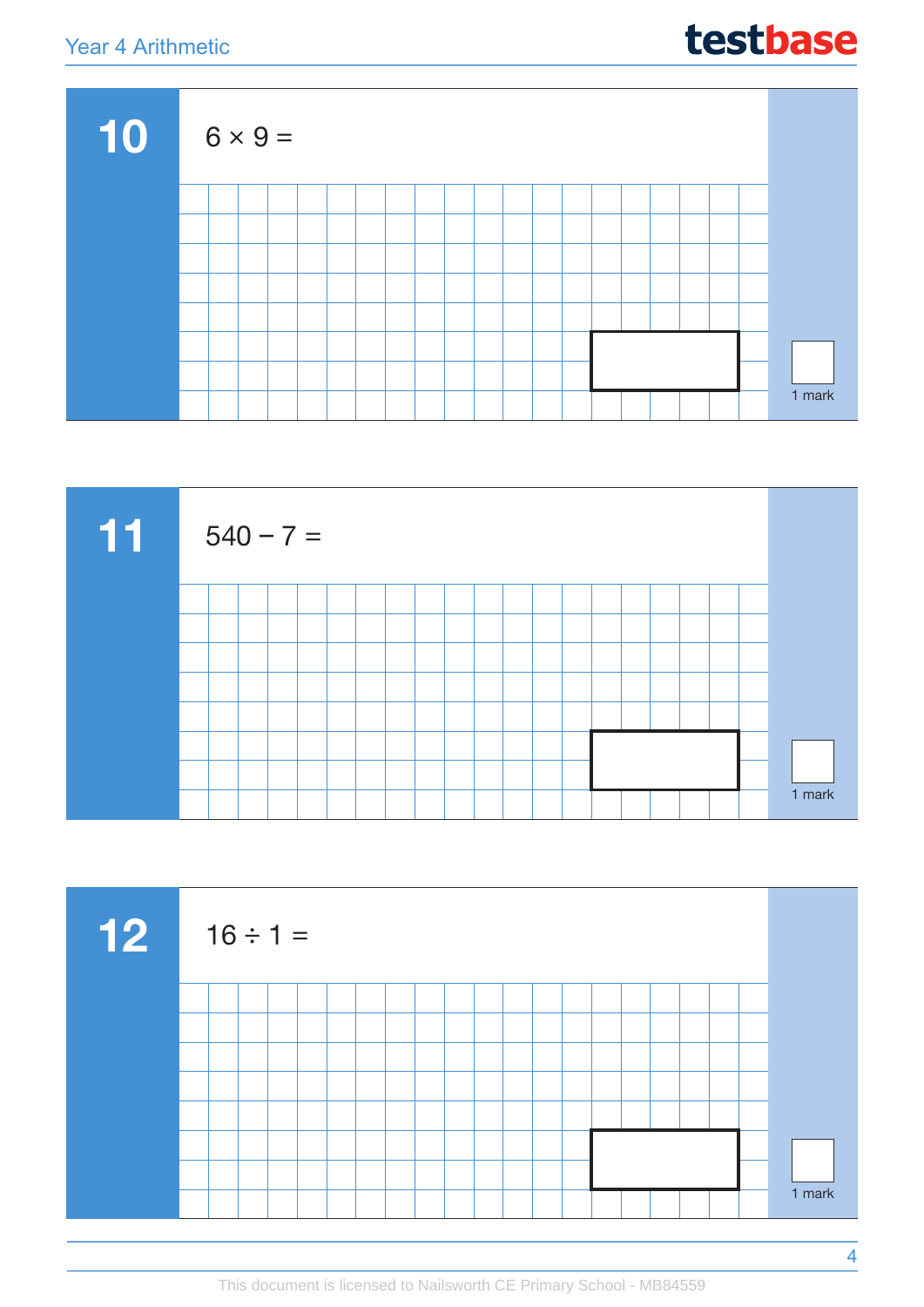| testbase |
|----------|
|----------|





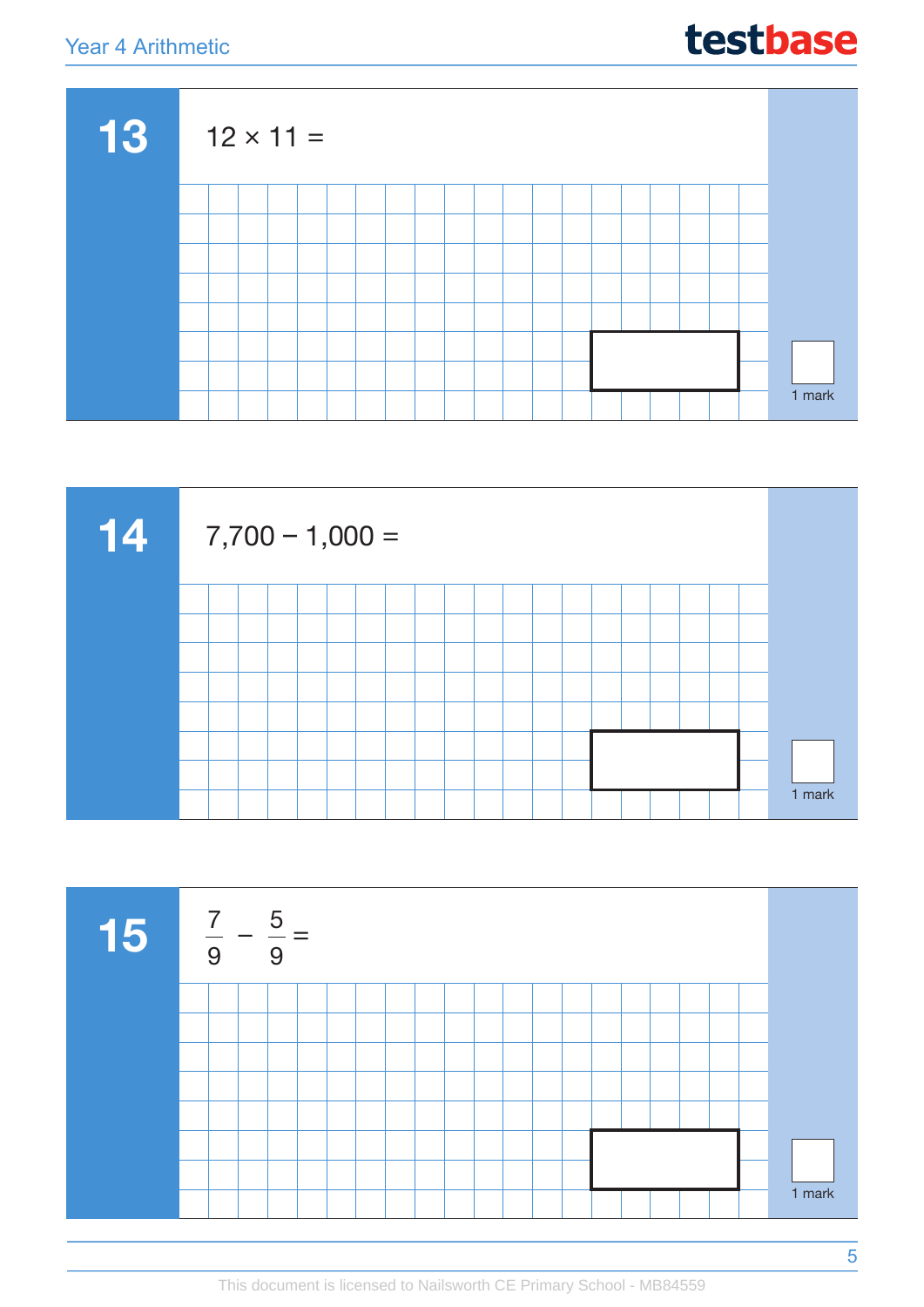| testbase |
|----------|
|----------|

| 16 | $12 \times 6 =$ |  |  |  |  |  |  |  |  |  |        |
|----|-----------------|--|--|--|--|--|--|--|--|--|--------|
|    |                 |  |  |  |  |  |  |  |  |  |        |
|    |                 |  |  |  |  |  |  |  |  |  |        |
|    |                 |  |  |  |  |  |  |  |  |  |        |
|    |                 |  |  |  |  |  |  |  |  |  |        |
|    |                 |  |  |  |  |  |  |  |  |  |        |
|    |                 |  |  |  |  |  |  |  |  |  |        |
|    |                 |  |  |  |  |  |  |  |  |  |        |
|    |                 |  |  |  |  |  |  |  |  |  | 1 mark |



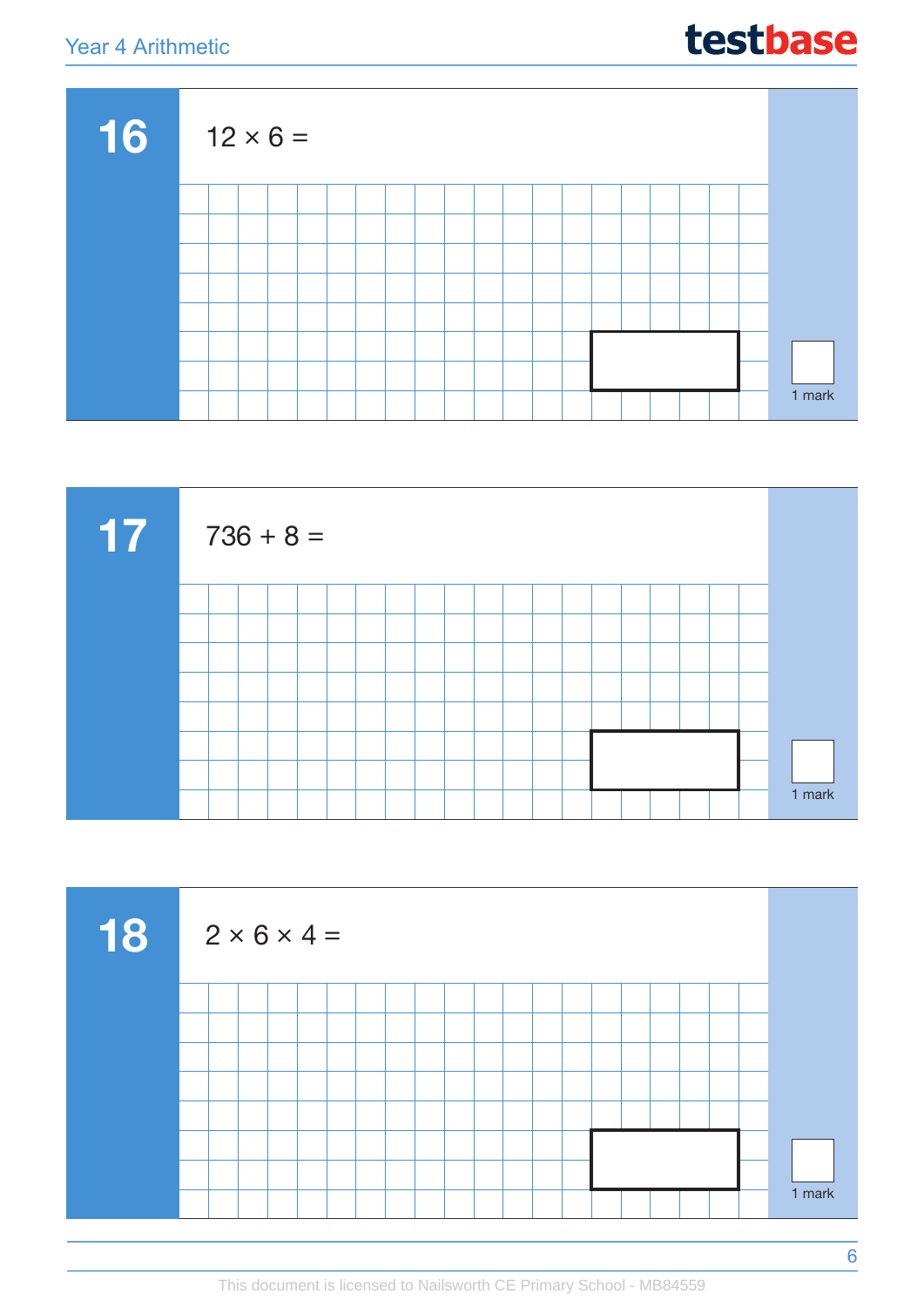



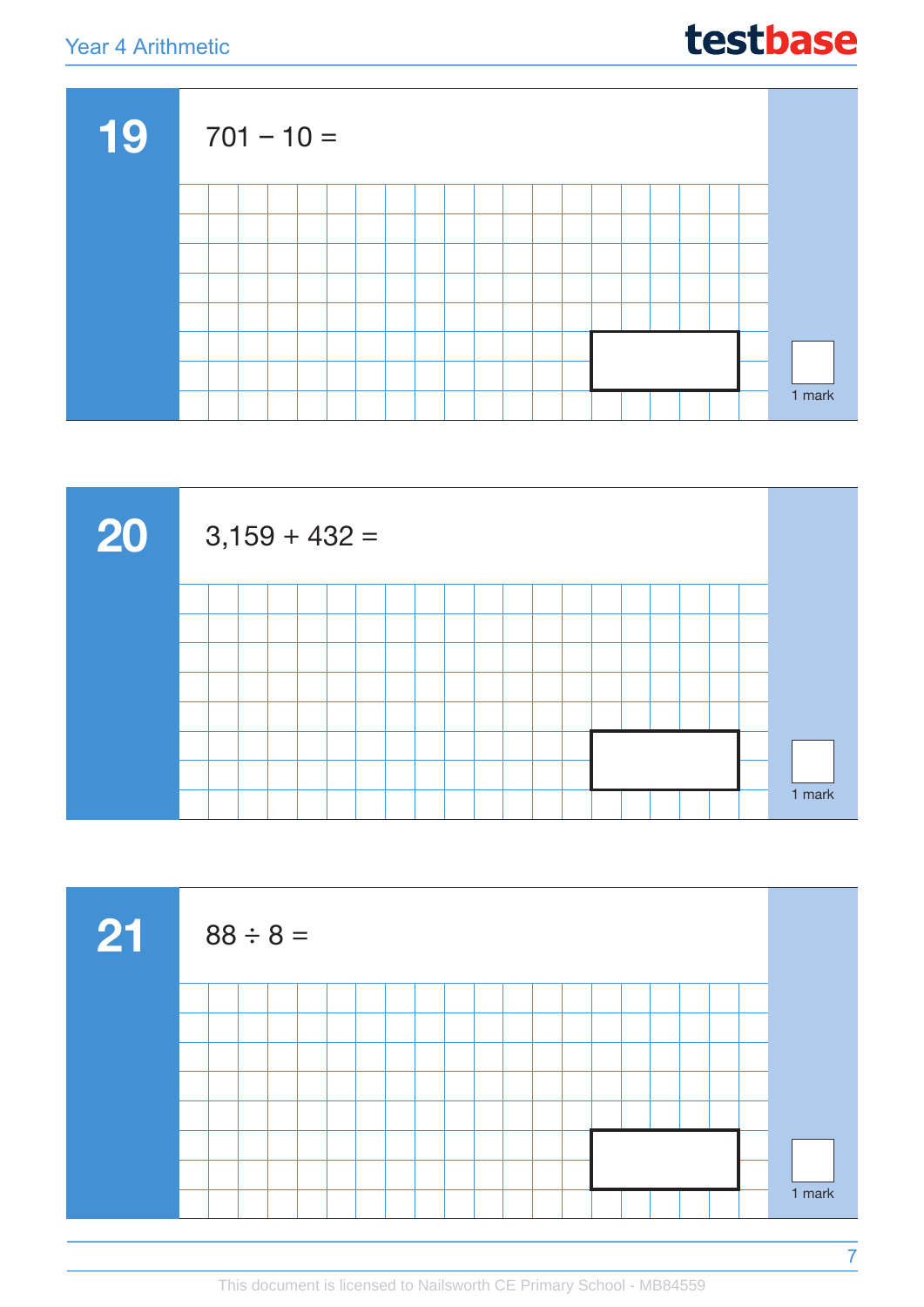| 22 | $42 \times 4 =$ |  |  |  |  |  |  |  |  |  |        |
|----|-----------------|--|--|--|--|--|--|--|--|--|--------|
|    |                 |  |  |  |  |  |  |  |  |  |        |
|    |                 |  |  |  |  |  |  |  |  |  |        |
|    |                 |  |  |  |  |  |  |  |  |  |        |
|    |                 |  |  |  |  |  |  |  |  |  |        |
|    |                 |  |  |  |  |  |  |  |  |  |        |
|    |                 |  |  |  |  |  |  |  |  |  |        |
|    |                 |  |  |  |  |  |  |  |  |  |        |
|    |                 |  |  |  |  |  |  |  |  |  | 1 mark |





This document is licensed to Nailsworth CE Primary School - MB84559

testbase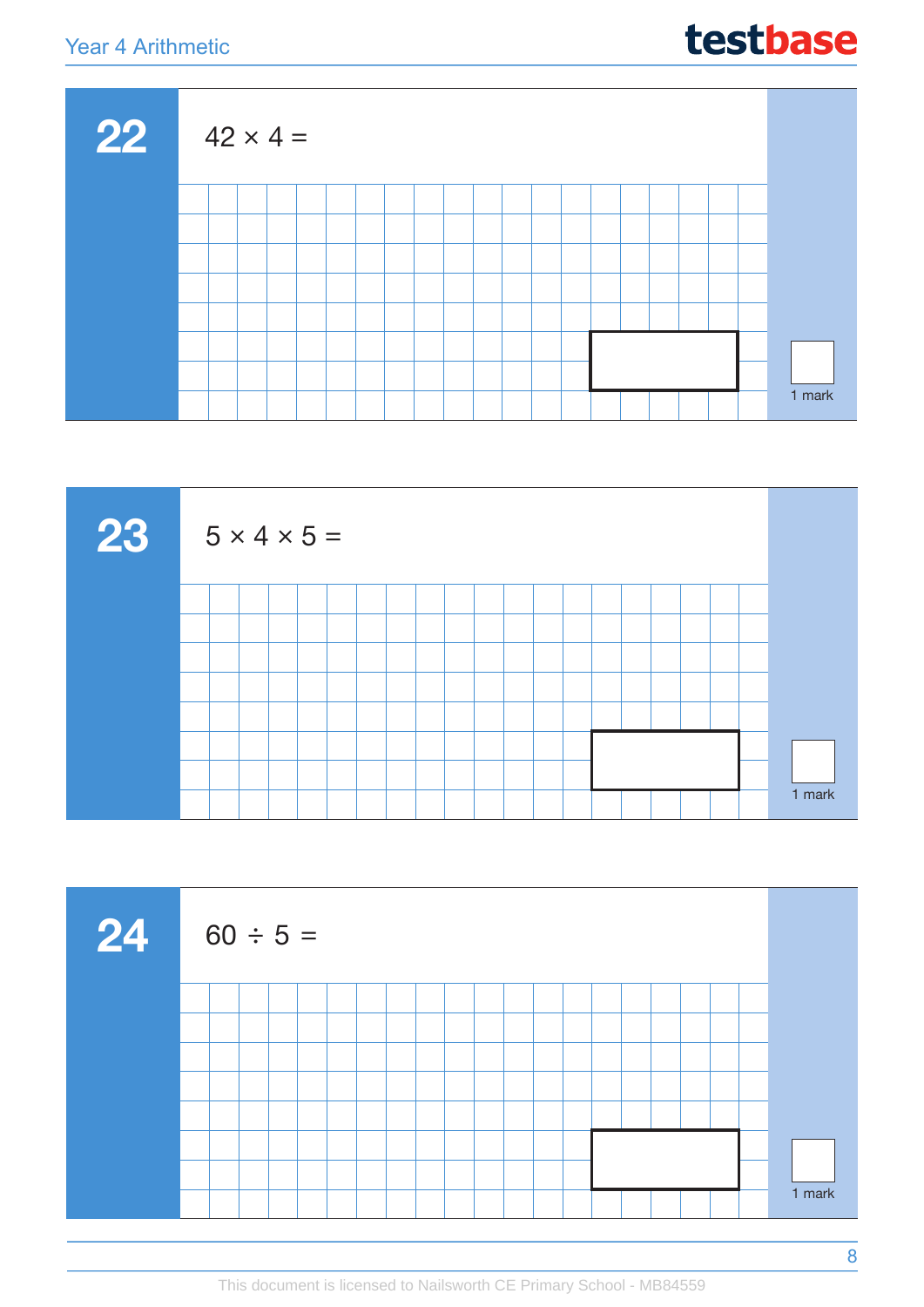





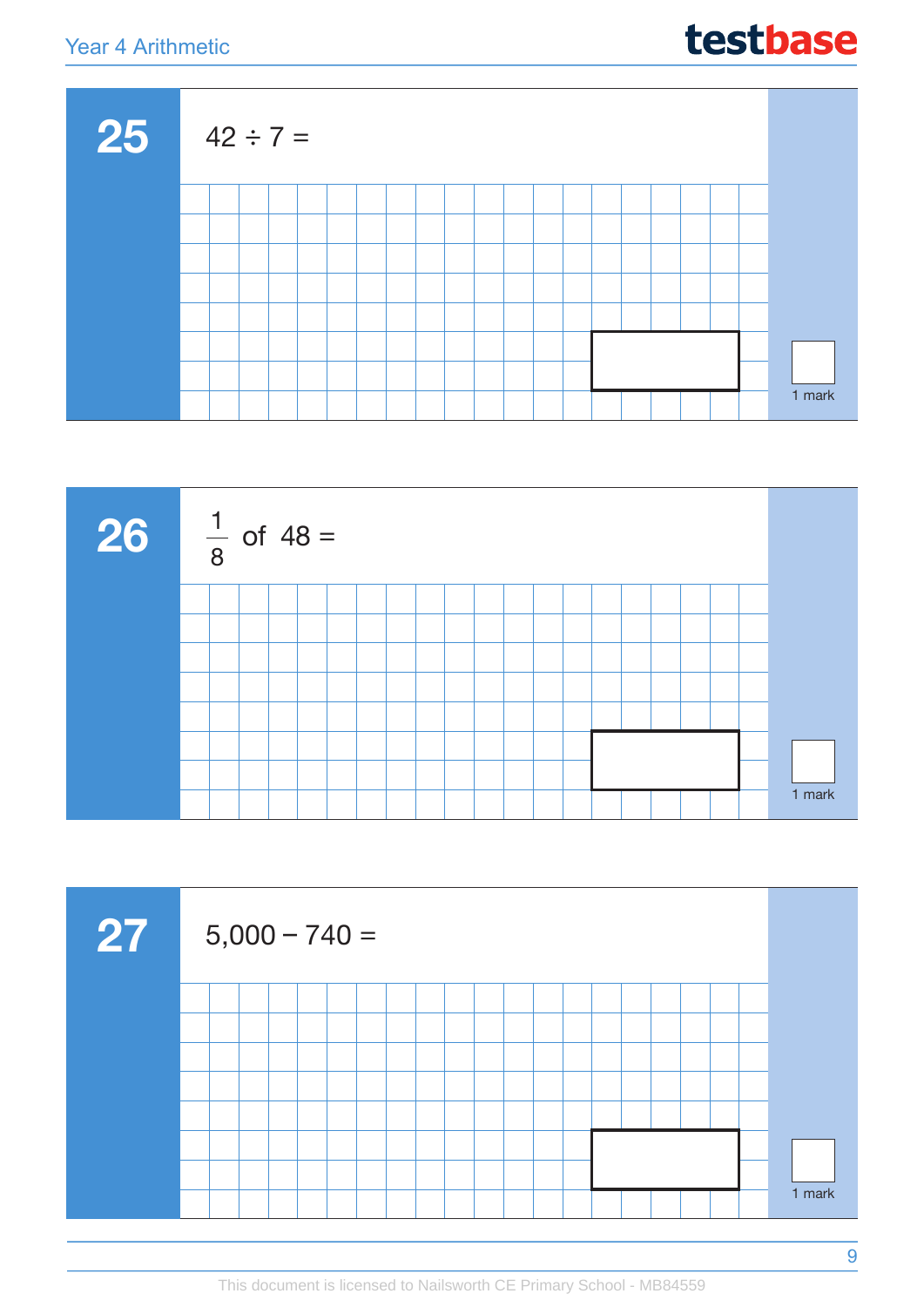| testbase |
|----------|
|----------|





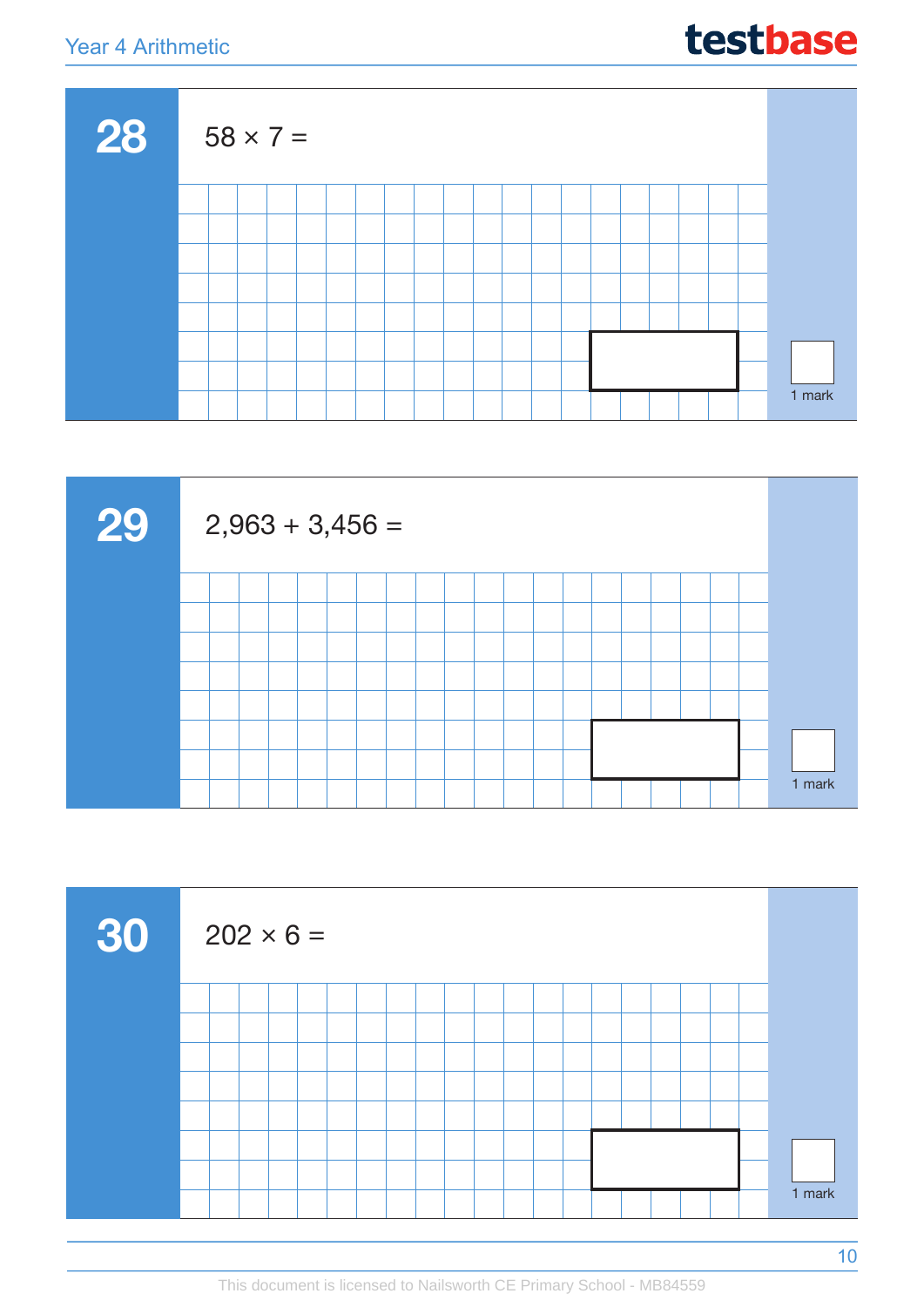